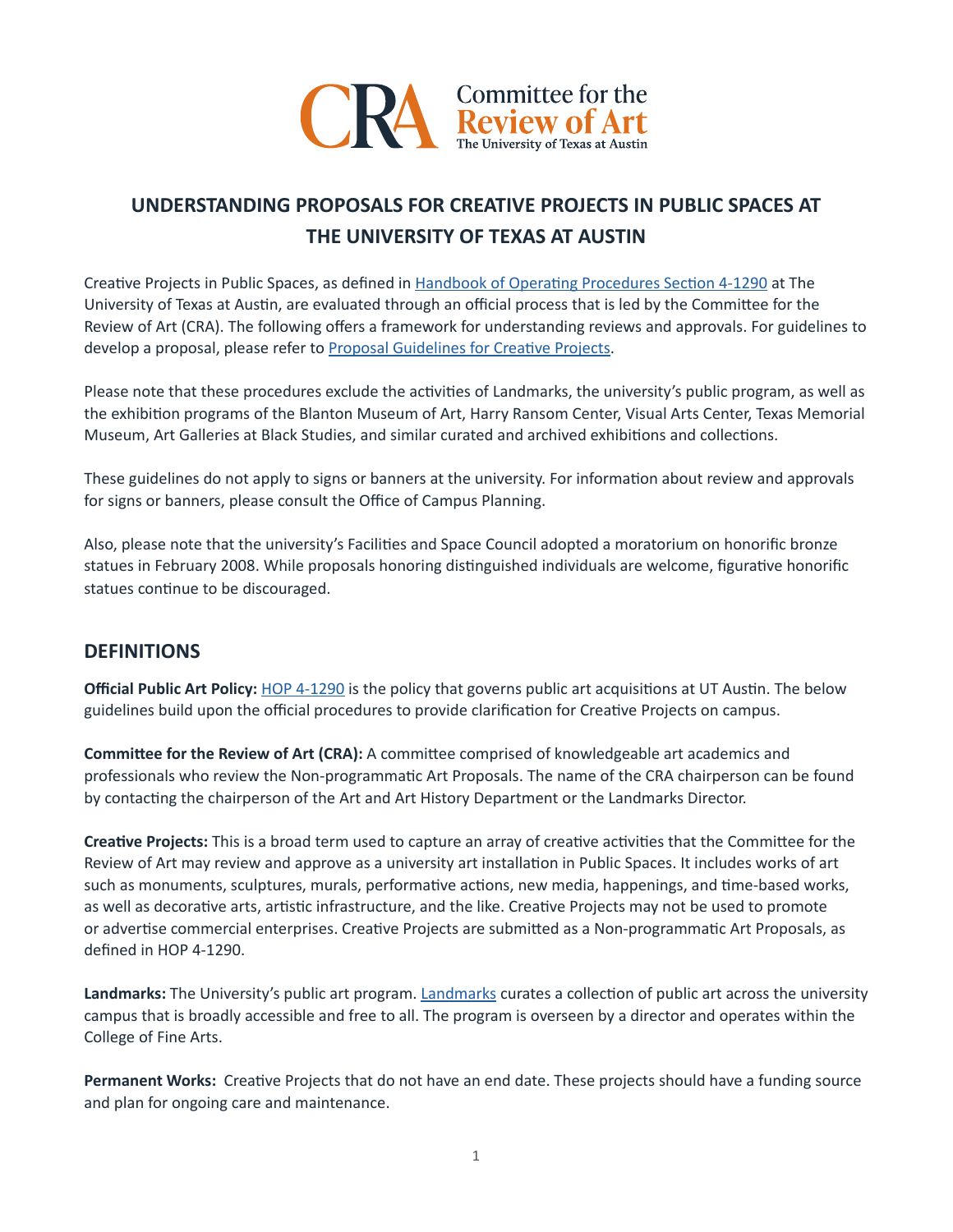**Public Spaces:** For purposes of the CRA, this includes all sites exterior to buildings, and interiors that are generally open and accessible to people such as entrances, atria, trafficked corridors, and open reception areas. Public Spaces typically do not include areas such as conference rooms and private offices.

**Temporary Works:** Creative Projects that have an end date. These projects should include a funding source and plan for the removal of the project.

# **CRA REVIEW PROCESS**

### **PERMANENT CREATIVE PROJECTS**

The CRA Review Process governs all proposed Creative Projects in Public Spaces at UT Austin that fall outside the scope of Landmarks. This process is outlined in **[HOP 4-1290](https://policies.utexas.edu/policies/art-public-spaces):** 

- 1. The requestng unit must submit a proposal to the chairperson of the CRA.
- 2. The CRA will review and share its recommendation with the Provost and copy the Landmarks Director and Director of Campus Planning.
- 3. The Provost (or designee) will be responsible for gathering any additional feedback and submitting its recommendation to the President with a copy to the CRA, the Landmarks Director, and the Director of Campus Planning.
- 4. If the art is a gif, then Board of Regents' approval may be required and follow the process set forth by [Regents Rule 60101](https://www.utsystem.edu/board-of-regents/rules/60101-acceptance-and-administration-of-gifts).
- 5. Decisions will be communicated in writng from the President to the CRA, with copy to the Provost, the Landmarks Director, the Director of Campus Planning, and any additonal stakeholders.

# **TEMPORARY CREATIVE PROJECTS**

Temporary Creatve Projects in exterior spaces follow the CRA Review Process with two additonal steps that include:

- Sponsorship from a dean or director as expressed through a letter of recommendation to the CRA chair with copy to the Landmarks director and Director of Campus Planning.
- Review from the Office of Campus Planning and its recommendation to the CRA chair with copy to the Landmarks director.

With these additonal pieces in place, the proposal may begin the CRA Review Process. Afer the CRA Review Process, final approval must be authorized by the university President.

# **CONSIDERATIONS**

#### **TIMING**

Completed proposals must be submited to the CRA at least 90 days prior to the desired start date. Please note that the review and approval process often requires longer than 90 days to complete. The longer the duration of the project, the more scrutiny it receives.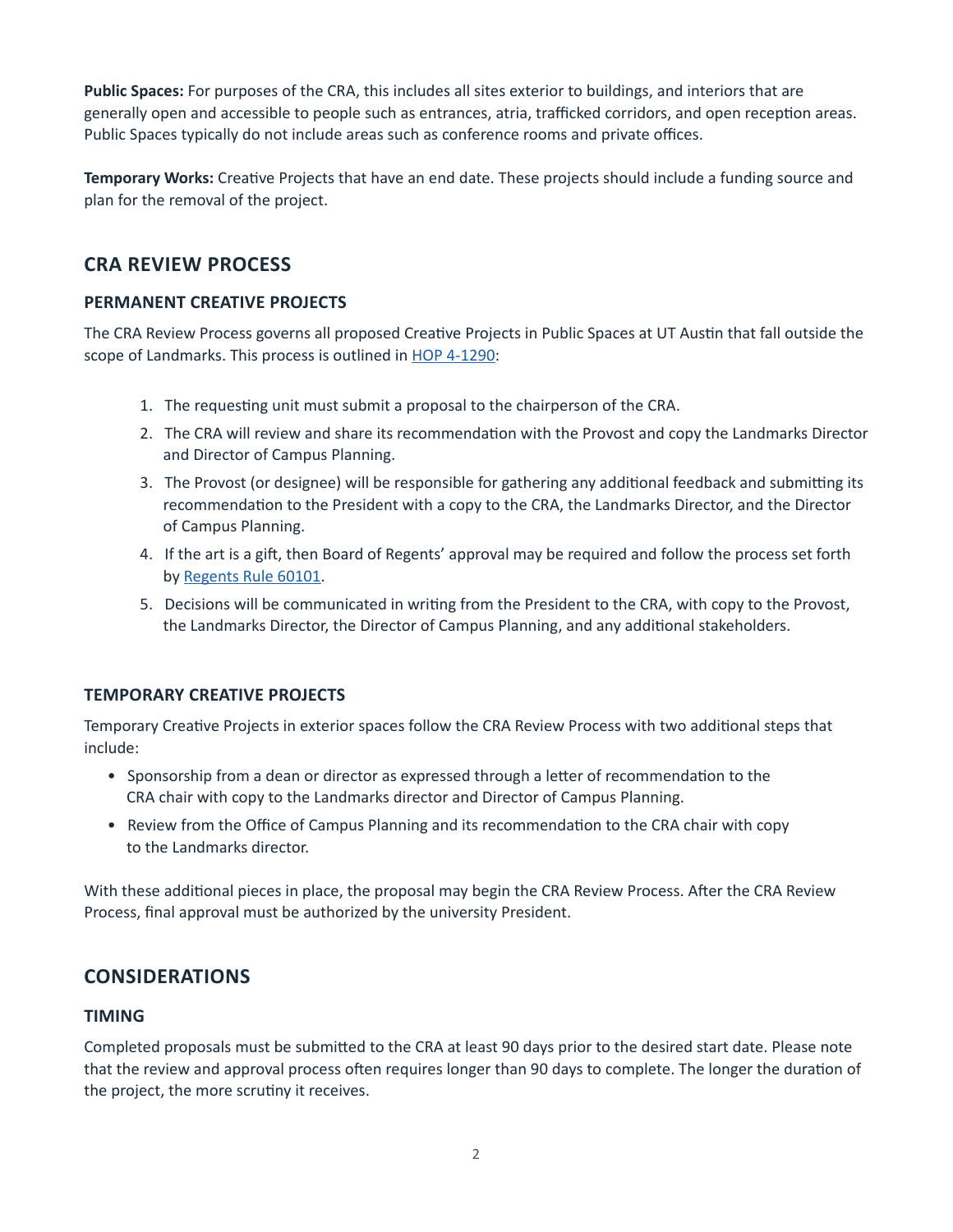### **LOCATION MATTERS**

**Exteriors:** Proposed exterior Creative Projects follow the CRA Review Process.

**Interiors:** 

- Deans and directors have discretion to decorate and design their interior Public Spaces according to their programmatic needs.
- Donated gifts of art for interior spaces may be accepted at the Dean or Director's discretion without CRA review.
- Creatve Projects may be incorporated in interior spaces as long as they do not include the purchase or commission art.
- All art purchases and artist commissions for interior spaces must either be submitted by Landmarks or follow the CRA Review Process

### **GIFTS OF ART**

Donated works of art in exterior spaces must follow the CRA Review Process, which includes approval by the Board of Regents (see [Regents Rule 60101\)](https://www.utsystem.edu/board-of-regents/rules/60101-acceptance-and-administration-of-gifts). Donated works of art for interior spaces may be accepted at the discretion of the Dean or Director without CRA review. Decisions to decline proposed donations of art may be communicated to the donor by the UT Development Office.

### **ADDITIONAL REVIEWS**

All proposed Creative Projects are subject to the review of multiple committees and offices. Although applicants should NOT contact these offices directly, they are listed to suggest the types of units that may be consulted during the review process.

- Campus Master Plan Commitee
- Division of Diversity and Community Engagement
- Environmental Health and Safety
- Facilites, Planning, & Management Landscape Services
- Facilites, Planning, & Management Technical Review Team
- Fire and Life Safety
- Registered Accessibility Specialists
- University Code Official
- University of Texas Police Department
- Utilities and Energy Management

#### **UNAUTHORIZED CREATIVE PROJECTS**

Unauthorized Creative Projects shall be removed at the University's discretion and may result in the loss of property, fines for damages, and disciplinary action.